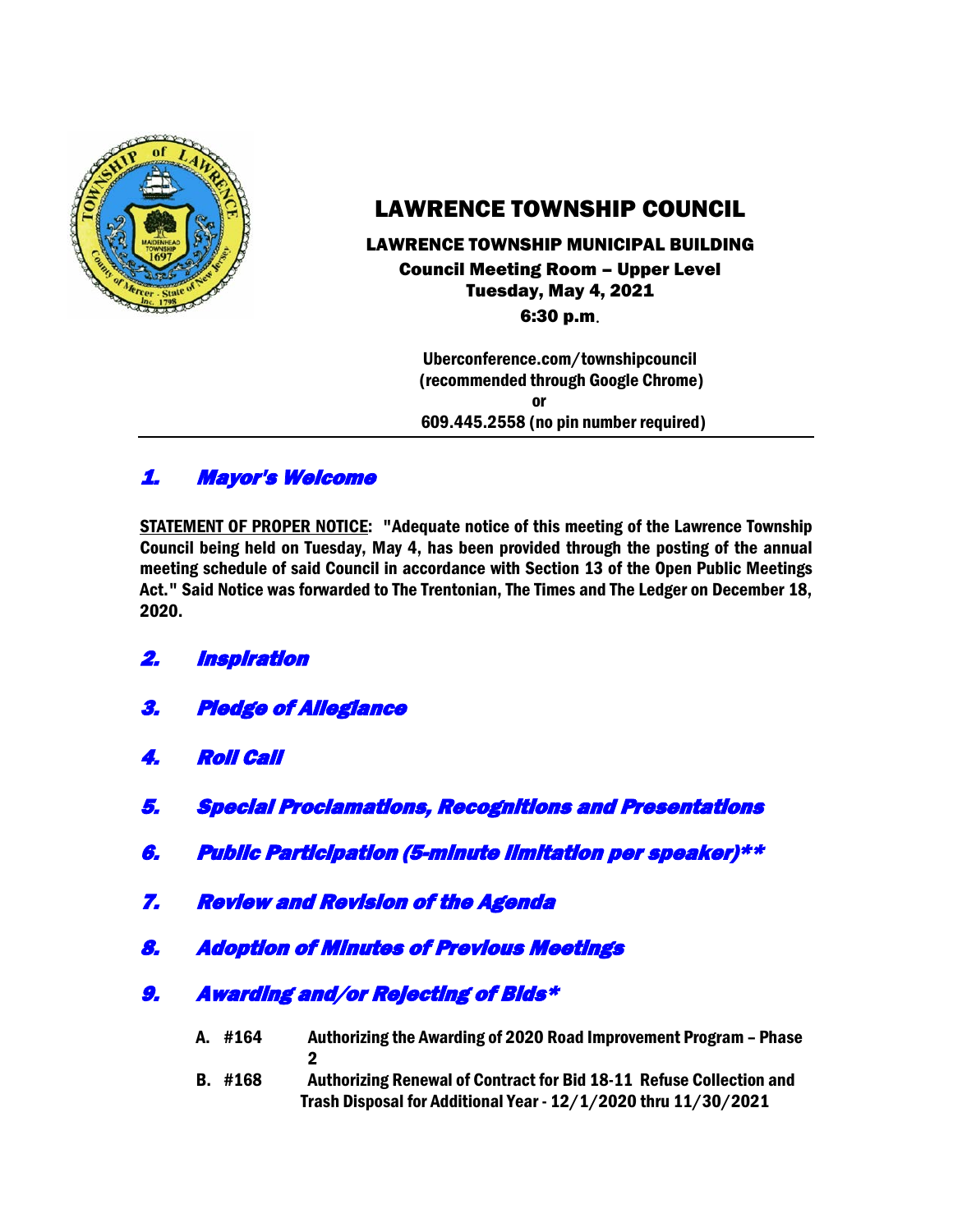- C. #169 Authorizing Amending Contract for Bid No. 20-16 2020 Snow Plowing **Services**
- D. #172 Authorizing a Contract with Goose Busters for Geese Management Services

## 10. Introduction of Ordinances**\*\***

- A. Ordinance No. 2393-21 AN ORDINANCE AMENDING ORDINANCE NO. 2247-16 ESTABLISHING RATES FOR SEWER SERVICE
- B. Ordinance No. 2394-21 BOND ORDINANCE PROVIDING FOR VARIOUS ROAD IMPROVEMENTS IN AND BY THE TOWNSHIP OF LAWRENCE IN THE COUNTY OF MERCER, NEW JERSEY, APPROPRIATING \$2,597,550, INCLUDING ANY TRANSPORTATION TRUST GRANT FUNDING TO BE USED TO OFFSET BONDS OR NOTES, AND AUTHORIZING THE ISSUANCE OF \$1,836,000 BONDS OR NOTES TO FINANCE PART OF THE COST THEREOF
- C. Ordinance No. 2395-21 ORDINANCE APPROPRIATING \$258,450 FROM THE CAPITAL IMPROVEMENT FUND FOR VARIOUS CAPITAL IMPROVEMENTS IN AND BY THE TOWNSHIP OF LAWRENCE, IN THE COUNTY OF MERCER, NEW JERSEY
- 11. Adoption of Ordinances\*
- 12. Manager's Report
- 13. Attorney's Report
- 14. Clerk's Report
- 15. Unfinished Business
- 16. New Business
- 17. Public Participation (3-minute limitation per speaker) \*\*
- 18. Resolutions
	- A. Bond Acceptance
	- <sup>B</sup>. Bond Release
		- 1) #170 Authorizing Release of Surety for Round-About Bond for 2012 Lawrence Associates, LLC, IP-17/20